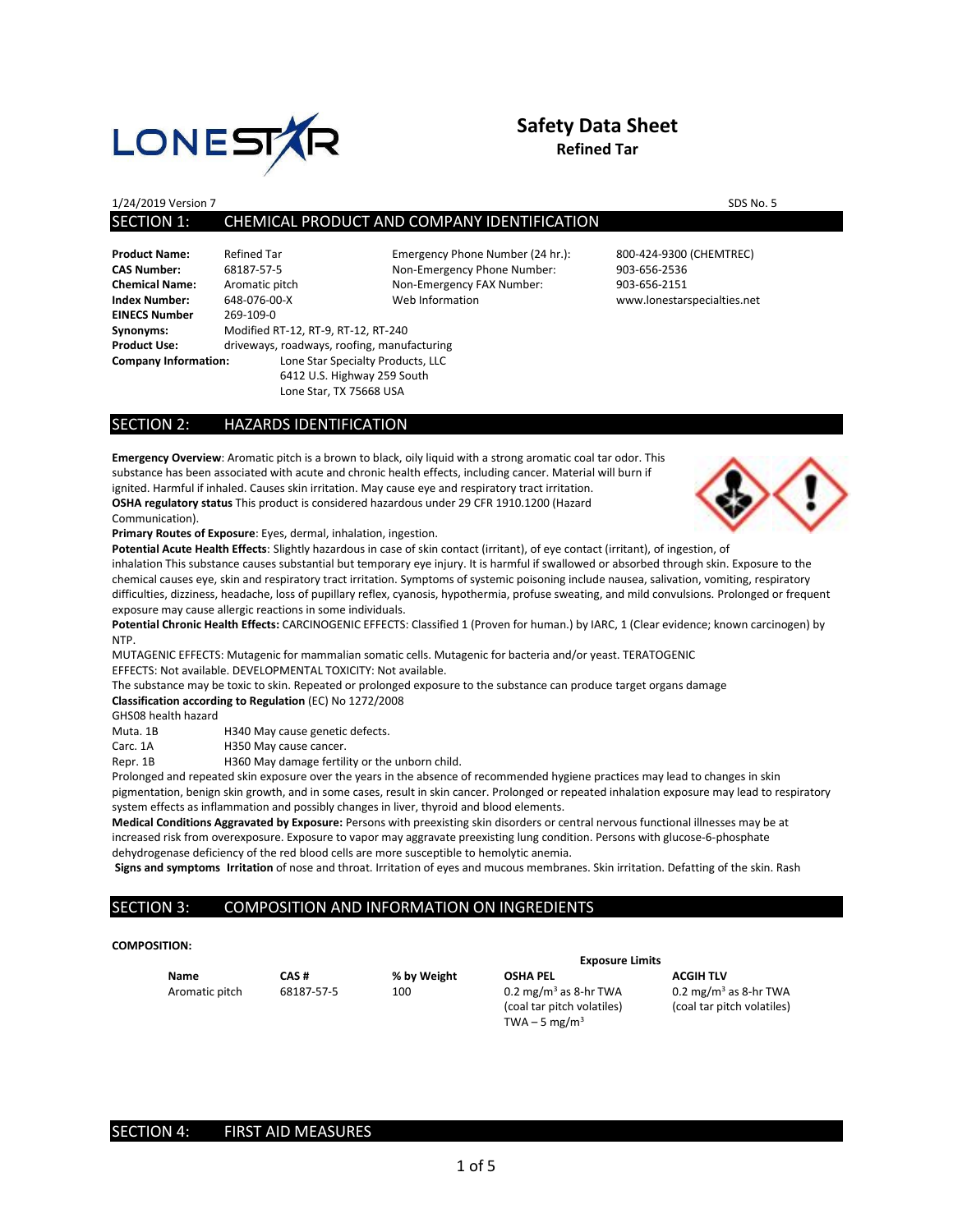IF IN EYES: Check for and remove any contact lenses. In case of contact, immediately flush eyes with plenty of water for at least 15 minutes. Get medical attention if irritation occurs.

**IF SWALLOWED:** Call poison control center or doctor immediately for treatment advice. Rinse mouth thoroughly. Do not induce vomiting unless told to do so by the poison control center or doctor. If vomiting occurs, keep head low so that stomach content does not get into lungs. Do not give anything by mouth to an unconscious person.

**IF ON SKIN OR CLOTHING:** Take off contaminated clothing. Wash with soap and water. Cover the irritated skin with an emollient. Get medical attention if irritation develops Destroy or thoroughly clean contaminated shoes.

**IF INHALED:** Move person to fresh air. If breathing is difficult, give oxygen. If person is not breathing, call 911 or an ambulance, then give artificial respiration, preferably by mouth-to-mouth, if possible. Call a poison control center or doctor for further treatment advice. **NOTE TO PHYSICIAN:** Probable mucosal damage may contraindicate the use of gastric lavage. Vomiting may cause aspiration pneumonia. In case of shortness of breath, give oxygen. Keep victim warm. Keep victim under observation.

Symptoms may be delayed.

#### SECTION 5: FIRE FIGHTING MEASURES

**Flash Point:** CLOSED CUP: 96°C (204.8°F) **Method:** PMCC **Flammability Classification:** Not available

**Flammable Limits: UFL:** Not available **LFL:** Not available

**Hazardous Products of Combustion:** Toxic vapors may be release upon thermal decomposition (nitrogen oxides, carbon monoxide, carbon dioxide, sulfur dioxide, PAH's)

**Potential for Dust Explosion:** . Not applicable

**Special Flammability Hazards:** Aromatic pitch at elevated temperatures may generate vapors that may ignite in the presence of air and a source of ignition. Closed containers may explode when exposed to extreme heat. On ignition it burns with reddish, luminous, and very sooty flame

**Fire Fighting Media and Instructions:** Water fog, carbon dioxide, dry chemical, foam, sand, or steam. Water spray may cause frothing or eruption in closed tanks. Do not use water jet.

**Protective Equipment:** Wear full protective clothing, including helmet, self-contained positive pressure or pressure demand breathing apparatus, protective clothing and face mask. Withdraw immediately in case of rising sound from venting safety devices or any discoloration of tanks due to fire. Fight fire from maximum distance or use unmanned hose holders or monitor nozzles. Move containers from fire area if you can do it without risk. In the event of fire, cool tanks with water spray. Cool containers exposed to flames with water until well after the fire is out. For massive fire, use unmanned hose holders or monitor nozzles; if this is impossible, withdraw from area and let fire burn. Water runoff can cause environmental damage. Use compatible foam to minimize vapor generation as needed.

#### SECTION 6: ACCIDENTAL RELEASE MEASURES

**Containment Techniques:** Contain the spilled material using inert solids (i.e., sand, earth, etc.) and, if hot, allow the material to cool. Collected material may then be shoveled into disposal containers.

**Cleanup Procedures & Equipment:** Wear protective equipment during cleanup. Remove all ignition sources. Ventilate area of spill or leak. **Evacuation Procedures:** Isolate the release area and deny entry to unnecessary and unprotected personnel.

**Special Instructions:** Avoid exposure to hot material during cleanup. Ensure thorough decontamination of the release area and cleanup personnel. Contaminated materials must be handled and managed as RCRA hazardous waste.

**Special Reporting Requirements:** not applicable

#### SECTION 7: HANDLING AND STORAGE

**Storage Precautions:** Protect containers from physical damage, sparks and flame.

**Storage Recommendations:** Outside or detached storage is preferable. Maintain dry, ventilated conditions for storage. Containers should be periodically inspected.

**Precautions for Unique Hazards:** Not applicable

**Practices to Minimize Risk:** Wear appropriate protective equipment when performing maintenance on contaminated equipment. Avoid prolonged or repeated contact with skin or breathing of vapors. Do not smoke or eat in areas where the material is handled. Wash hands thoroughly before eating, drinking, smoking or using the toilet. A complete soap and water shower should be taken at the end of each work day. Contaminated clothing should not be re-worn until cleaned. Launder contaminated clothing separately from other laundry before reuse. **Special Handling Equipment:** Closed system handling of aromatic pitch may create excessive vapor concentrations in confined spaces, i.e., tanks, rail cars, tank trailers. Follow appropriate confined space entry procedures, including wearing protective equipment, when entering any confined space that has been in coal tar service.

**Dangerous Incompatibility Reactions:** Keep away from strong oxidizing agents. **Incompatibility with Materials of Construction:** None known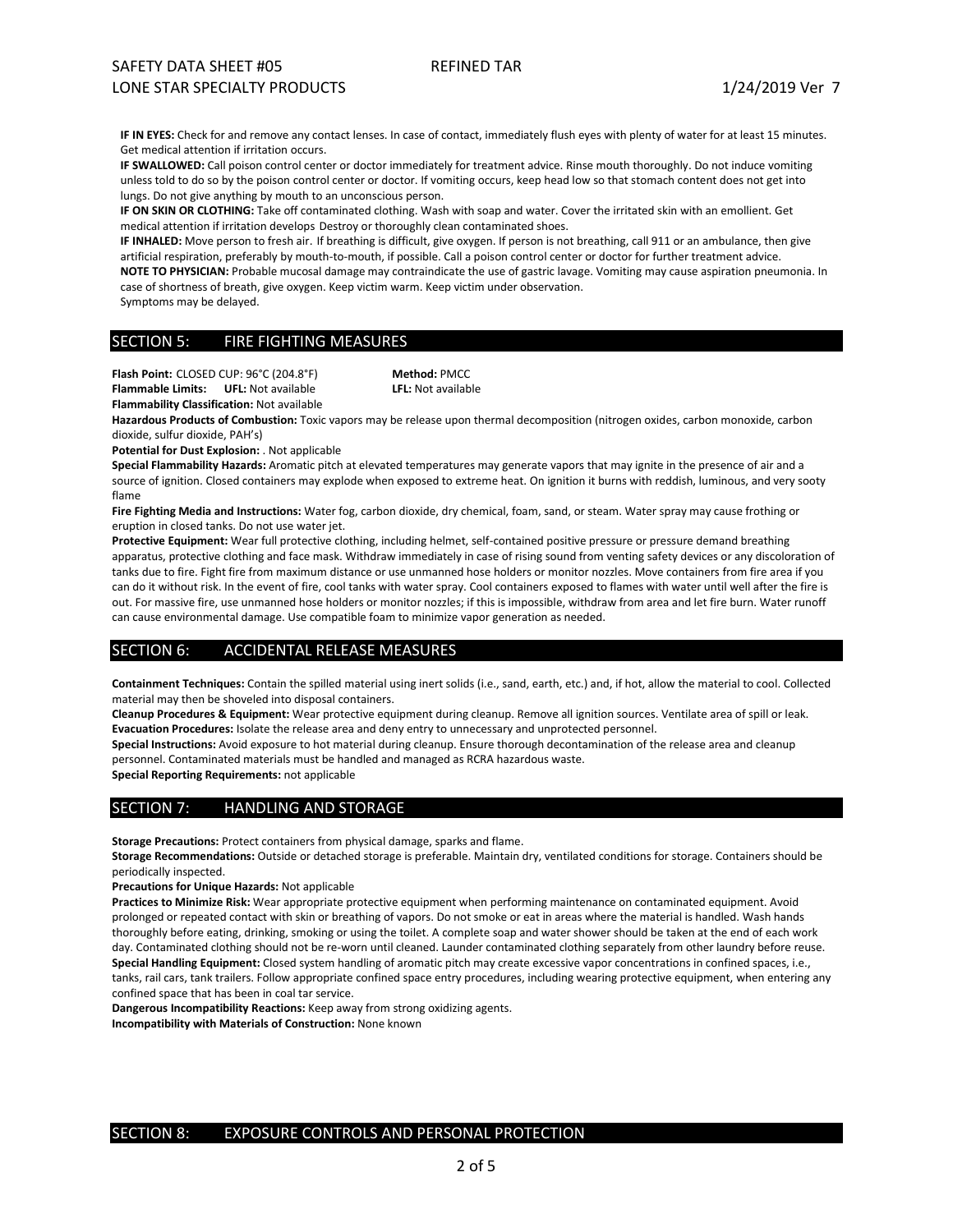## SAFETY DATA SHEET #05 REFINED TAR LONE STAR SPECIALTY PRODUCTS 1/24/2019 Ver 7

| <b>Exposure Limits:</b>                 | <b>OSHA PEL:</b>                                                                                                                                                                                                               | 0.2 mg/m <sup>3</sup> as 8-hr TWA                                                   | <b>ACGIH TLV:</b> | 0.2 mg/m <sup>3</sup> as 8-hr TWA                                                                           |  |
|-----------------------------------------|--------------------------------------------------------------------------------------------------------------------------------------------------------------------------------------------------------------------------------|-------------------------------------------------------------------------------------|-------------------|-------------------------------------------------------------------------------------------------------------|--|
|                                         |                                                                                                                                                                                                                                | (coal tar pitch volatiles)                                                          |                   | (coal tar pitch volatiles)                                                                                  |  |
| <b>Personal Protective Equipment:</b>   |                                                                                                                                                                                                                                |                                                                                     |                   | Use NIOSH-approved chemical cartridge respirator with organic vapor cartridges, or any supplied-air         |  |
|                                         |                                                                                                                                                                                                                                |                                                                                     |                   | respirator as necessary for protection from coal tar distillate vapors (which may contain coal tar pitch    |  |
|                                         | volatiles). Wear impervious gloves (i.e., latex rubber), boots, work uniform and safety glasses or chemical                                                                                                                    |                                                                                     |                   |                                                                                                             |  |
|                                         |                                                                                                                                                                                                                                |                                                                                     |                   | goggles. Application of certain protective creams for coal tar products and sunscreens (SPF of at least 15) |  |
|                                         | before and during work may be beneficial in reducing the risk of overexposure.                                                                                                                                                 |                                                                                     |                   |                                                                                                             |  |
| <b>Respirator Caution:</b>              | Observe OSHA regulations for respirator use (29 CFR 1910.134). Air-purifying respirators must not be<br>used in oxygen-deficient atmospheres.                                                                                  |                                                                                     |                   |                                                                                                             |  |
| <b>Ventilation:</b>                     | provided.                                                                                                                                                                                                                      |                                                                                     |                   | All operations should be conducted in well-ventilated conditions. Local exhaust ventilation should be       |  |
| <b>Other Engineering Controls:</b>      |                                                                                                                                                                                                                                | All appropriate engineering controls should be used to minimize exposure potential. |                   |                                                                                                             |  |
| <b>Thermal Hazards:</b>                 | When handling hot distillate (i.e., taking samples), wear appropriate thermal protection equipment and<br>use tongs as needed. Use of chemical goggles or face shields is highly recommended when handling<br>heated material. |                                                                                     |                   |                                                                                                             |  |
| <b>Additive or Synergistic Effects:</b> | above.                                                                                                                                                                                                                         |                                                                                     |                   | Overexposure to this material causes photosensitization of the skin. See sunscreen recommendations          |  |

#### **Hazardous Components greater than 1%**

|                |               |             | <b>Exposure Limits</b>                                                              |                                                                                    |
|----------------|---------------|-------------|-------------------------------------------------------------------------------------|------------------------------------------------------------------------------------|
| <b>Name</b>    | CAS#          | % by Weight | <b>OSHA PEL</b>                                                                     | <b>ACGIH TLV</b>                                                                   |
| Naphthalene    | $91 - 20 - 3$ | $20$        | 10 ppm (50 mg/m <sup>3</sup> ) TWA                                                  | 10 ppm (52 mg/m <sup>3</sup> ) TWA                                                 |
| Anthracene     | 120-12-7      | 2.5         | $0.2 \text{ mg/m}^3$ TWA<br>(benzene soluble fraction,<br>coal tar pitch volatiles) | $0.2 \text{ mg/m}^3$ TWA<br>(benzene soluble fraction<br>coal tar pitch volatiles) |
| Benzo[a]pyrene | $50-32-8$     | 2.0         | $0.2 \text{ mg/m}^3$ TWA<br>(benzene soluble fraction,<br>coal tar pitch volatiles) | $0.2 \text{ mg/m}^3$ TWA<br>(benzene soluble fraction<br>coal tar pitch volatiles) |
| Benzene        | $71 - 43 - 2$ | $\langle$ 2 | 1 ppm TWA                                                                           | 10 ppm (32 mg/m3) TWA                                                              |

## SECTION 9: PHYSICAL AND CHEMICAL PROPERTIES

**Color:** Dark brown to black; 2.5Y2/2 to 2.5Y4/2 on the Munsell color scheme **Physical State**: Liquid **Chemical Formula:** Complex hydrocarbon mixture which includes polynuclear aromatic hydrocarbons (PAHs) **Molecular Weight:** Not applicable **Odor:** Sharp, aromatic, wood-like odor **Boiling Point:** 66°C (150.8°F) **Ignition Temperature:** >560°C (DIN 52027) **Melting Point:** Not applicable **Vapor Pressure:** <0.1 kPa (@ 20°C) **Vapor Density:** >1.0 (air = 1) (@ 20°C): 1, 1-1, 3 g/cm3 (ATSM D4052) **Specific Gravity:** Not available **Bulk Density:** 8.7 lbs/gal **Solubility in Water:** 313 ug/ml **pH Value:** 7 – 8 **Stability:** Stable at normal temperatures and pressure **VOC Content:** Not available **Flash Point**: 101°C (>214°F) (closed cup DIN 51758) **Viscosity**: 133 mm/s at 20°C (DIN 53019) **Partition Coefficient:** LogP is 3.247

## SECTION 10: STABILITY AND REACTIVITY

**Chemical Stability:** Stable at a temperature and pressure<br> **Conditions to Avoid:** Stable at a temperature and pressure<br>
Contact with water can cause frothing **Incompatibilities:** Strong oxidizers Hazardous Polymerization: Will not occur

Contact with water can cause frothing or eruption of closed tanks. **Hazardous Decomposition Products:** Will not occur under normal conditions of use

# SECTION 11: TOXICOLOGICAL INFORMATION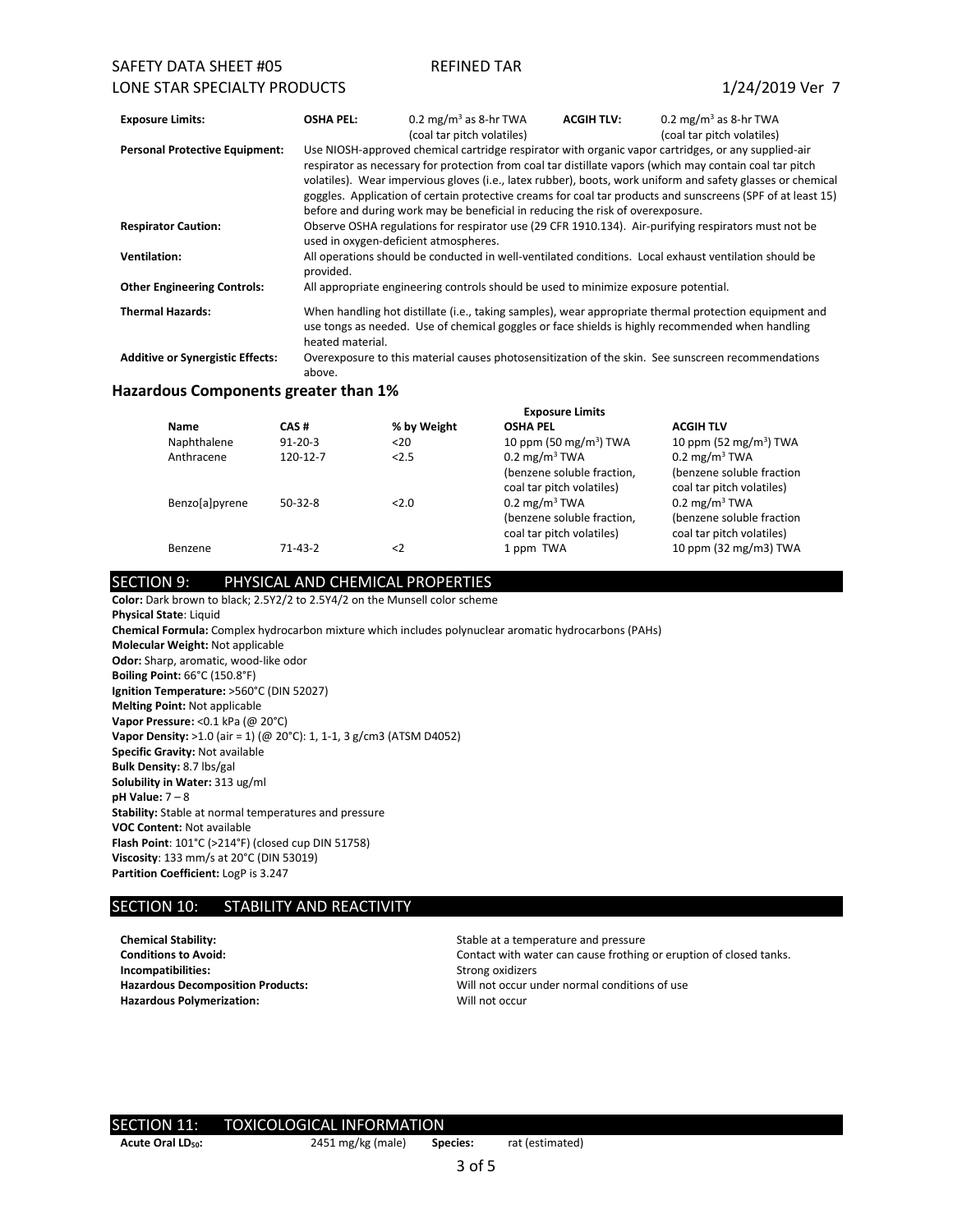1893 mg/kg

| <b>Acute Dermal LDso:</b><br><b>Acute Inhalation LC<sub>50</sub>:</b><br>Skin/Eye Irritation:                                   | $>2000$ mg/kg<br>$>5$ mg/L                                                                                                                                                                                                                                                                                                                                                                                                 | Species:<br>Species: | rabbit<br>rat<br>Moderate skin irritant / Substantial but temporary eye irritant           |
|---------------------------------------------------------------------------------------------------------------------------------|----------------------------------------------------------------------------------------------------------------------------------------------------------------------------------------------------------------------------------------------------------------------------------------------------------------------------------------------------------------------------------------------------------------------------|----------------------|--------------------------------------------------------------------------------------------|
| <b>Target Organs:</b><br>Carcinogenicity:<br>Teratogenicity:<br><b>Reproductive Effects:</b><br>Neurotoxicity:<br>Mutagenicity: | Skin, possibly lungs, nasal passages, bladder, thymus, liver, kidney and central nervous system.<br>Classified 1 (Proven for human.) by IARC, 1 (Clear evidence; known carcinogen.) by NTP.<br>Available data do not show any effects.<br>Decreased body weights were observed in animal studies.<br>No data available.<br>Mutagenic for mammalian somatic cells. Mutagenic for bacteria and/or yeast. May cause damage to |                      |                                                                                            |
| <b>Additional Toxicity Information:</b>                                                                                         | the following organs: skin                                                                                                                                                                                                                                                                                                                                                                                                 |                      | Coal tar is a dermal sensitizer. Overexposures may lead to photosensitization of the skin. |

## SECTION 12: ECOLOGICAL INFORMATION

**Ecotoxicity:** Freshwater fish weighted LC<sub>50</sub> = 405 ug/L Freshwater invertebrate weighted  $EC_{50} = 267$  ug/L Saltwater fish weighted  $LC_{50} = 1150 \text{ ug/L}$ Saltwater invertebrate weighted  $EC_{50}$  or  $LC_{50}$  = 399 ug/L

**Environmental Fate:** PAHs in aromatic pitch undergo photo-oxidation from surface water, and photo-oxidation half-lives are short. Photooxidized products of PAHs are persistent in air, water and soils and are bio-accumulative. Some PAHs on surface may partition (adsorb) into soils and sediments, and those with 4-5 fused rings may stay longer in sediments. Some of these may partition (desorbed) into water again. PAHs do not show a huge degree of migration in soils. PAHs have a tendency to biodegrade in soils under aerobic conditions.

#### SECTION 13: DISPOSAL CONSIDERATIONS

**Waste codes**

#### **US RCRA Hazardous Waste K148**

**Disposal instructions** Dispose in accordance with all applicable regulations.

**Waste from residues / unused products** Dispose of in accordance with all applicable regulations**.**

#### SECTION 14: TRANSPORT INFORMATION

**Basic shipping requirements: Proper shipping name**

| DOT Proper Shipping Name: When shipped < 212°F: RQ, UN3082, Environmentally Hazardous Substance, liquid, n.o.s., coal |  |
|-----------------------------------------------------------------------------------------------------------------------|--|
| tar/petroleum (contains Benzo (a) pyrene & Dibenz (a, h) anthracene                                                   |  |
|                                                                                                                       |  |

#### **IMO Proper Shipping Name**: When shipped < 212°F RQ, UN3082, Environmentally Hazardous Substance, liquid, n.o.s., coal tar/petroleum (Contains Benzo (a) pyrene & Dibenz (a, h) anthracene

When shipped > 212°F, but < flash point: RQ, UN 3257 Elevated Temperature Liquid, n.o.s., coal tar/petroleum (contains Benzo (a) pyrene & Dibenz (a, h) anthracene

When shipped > flash point: RQ, UN 3256, Elevated Temperature Liquid, Flammable, n.o.s., coal tar/petroleum (contains Benzo (a) pyrene & Dibenz (a, h) anthracene

**Hazard class** 9, 3 (shipped > flashpoint) **Packing group** III **Environmental hazards Marine pollutant** Yes **Special provisions** 8, 146, IB3, T4, TP1, TP29 **Additional information: Packaging exceptions** 155 **Packaging non-bulk** 203 **Packaging bulk** 241 **Emergency Guidebook Numbers:** NAERG:171 (128 for elevated temperature shipments)

#### SECTION 15 REGULATORY INFORMATION

**Federal Regulations: OSHA:** Hazardous by definition of Hazard Communication Standard (29 CFR 1910.1200) **TSCA Section 12(b) Export Notification (40 CFR 707, Subpt. D)** Not regulated. **Clean Air Act (CAA) Section 112 Hazardous Air Pollutants (HAPs) List** Naphthalene (CAS 91-20-3) **US EPCRA (SARA Title III** – Reportable Quantity – **) Section 313 - Toxic Chemical: De minimis concentration** Naphthalene (CAS 91-20-3) 0.1 % **US EPCRA (SARA Title III) Section 313 - Toxic Chemical: Listed substance** Naphthalene (CAS 91-20-3) Listed. **CERCLA (Superfund) reportable quantity (lbs) (40 CFR 302.4)** Naphthalene: 100 **Superfund Amendments and Reauthorization Act of 1986 (SARA) Hazard categories** Immediate Hazard - Yes